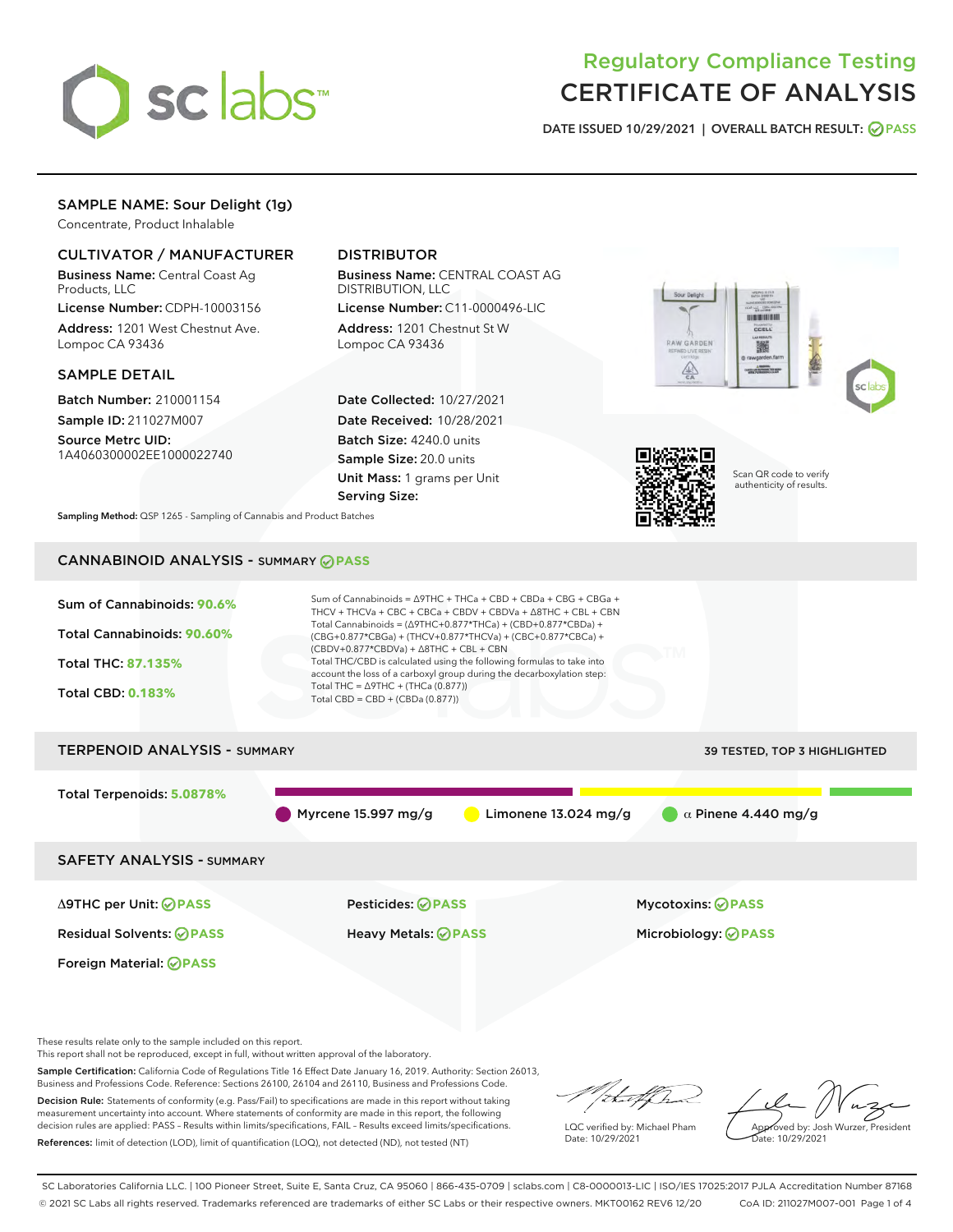



SOUR DELIGHT (1G) | DATE ISSUED 10/29/2021 | OVERALL BATCH RESULT: @ PASS

#### CANNABINOID TEST RESULTS - 10/28/2021 2 PASS

Tested by high-performance liquid chromatography with diode-array detection (HPLC-DAD). **Method:** QSP 1157 - Analysis of Cannabinoids by HPLC-DAD

#### TOTAL CANNABINOIDS: **90.60%**

Total Cannabinoids (Total THC) + (Total CBD) + (Total CBG) + (Total THCV) + (Total CBC) + (Total CBDV) + ∆8THC + CBL + CBN

TOTAL THC: **87.135%** Total THC (∆9THC+0.877\*THCa)

TOTAL CBD: **0.183%**

Total CBD (CBD+0.877\*CBDa)

TOTAL CBG: 2.83% Total CBG (CBG+0.877\*CBGa)

TOTAL THCV: 0.32% Total THCV (THCV+0.877\*THCVa)

TOTAL CBC: ND Total CBC (CBC+0.877\*CBCa)

TOTAL CBDV: ND Total CBDV (CBDV+0.877\*CBDVa)

| <b>COMPOUND</b>  | LOD/LOQ<br>(mg/g)          | <b>MEASUREMENT</b><br><b>UNCERTAINTY</b><br>(mg/g) | <b>RESULT</b><br>(mg/g) | <b>RESULT</b><br>(%) |
|------------------|----------------------------|----------------------------------------------------|-------------------------|----------------------|
| <b>A9THC</b>     | 0.06 / 0.26                | ±29.974                                            | 871.35                  | 87.135               |
| <b>CBG</b>       | 0.06/0.19                  | ±1.115                                             | 28.30                   | 2.830                |
| <b>THCV</b>      | 0.1 / 0.2                  | ±0.16                                              | 3.2                     | 0.32                 |
| <b>CBD</b>       | 0.07/0.29                  | ±0.085                                             | 1.83                    | 0.183                |
| <b>CBN</b>       | 0.1 / 0.3                  | ±0.08                                              | 1.3                     | 0.13                 |
| $\triangle$ 8THC | 0.1 / 0.4                  | N/A                                                | <b>ND</b>               | <b>ND</b>            |
| <b>THCa</b>      | 0.05/0.14                  | N/A                                                | <b>ND</b>               | <b>ND</b>            |
| <b>THCVa</b>     | 0.07/0.20                  | N/A                                                | <b>ND</b>               | <b>ND</b>            |
| <b>CBDa</b>      | 0.02/0.19                  | N/A                                                | <b>ND</b>               | <b>ND</b>            |
| <b>CBDV</b>      | 0.04/0.15                  | N/A                                                | <b>ND</b>               | <b>ND</b>            |
| <b>CBDVa</b>     | 0.03/0.53                  | N/A                                                | <b>ND</b>               | <b>ND</b>            |
| <b>CBGa</b>      | 0.1/0.2                    | N/A                                                | <b>ND</b>               | <b>ND</b>            |
| <b>CBL</b>       | 0.06 / 0.24                | N/A                                                | <b>ND</b>               | <b>ND</b>            |
| <b>CBC</b>       | 0.2 / 0.5                  | N/A                                                | <b>ND</b>               | <b>ND</b>            |
| <b>CBCa</b>      | 0.07 / 0.28                | N/A                                                | <b>ND</b>               | <b>ND</b>            |
|                  | <b>SUM OF CANNABINOIDS</b> |                                                    | 906.0 mg/g              | 90.6%                |

#### **UNIT MASS: 1 grams per Unit**

| ∆9THC per Unit                         | 1120 per-package limit | 871.35 mg/unit | <b>PASS</b> |
|----------------------------------------|------------------------|----------------|-------------|
| <b>Total THC per Unit</b>              |                        | 871.35 mg/unit |             |
| <b>CBD per Unit</b>                    |                        | $1.83$ mg/unit |             |
| <b>Total CBD per Unit</b>              |                        | $1.83$ mg/unit |             |
| <b>Sum of Cannabinoids</b><br>per Unit |                        | 906.0 mg/unit  |             |
| <b>Total Cannabinoids</b><br>per Unit  |                        | 906.0 mg/unit  |             |

| <b>COMPOUND</b>         | LOD/LOQ<br>(mg/g) | <b>MEASUREMENT</b><br><b>UNCERTAINTY</b><br>(mg/g) | <b>RESULT</b><br>(mg/g)                          | <b>RESULT</b><br>(%) |
|-------------------------|-------------------|----------------------------------------------------|--------------------------------------------------|----------------------|
| <b>Myrcene</b>          | 0.008 / 0.025     | ±0.2064                                            | 15.997                                           | 1.5997               |
| Limonene                | 0.005 / 0.016     | ±0.1862                                            | 13.024                                           | 1.3024               |
| $\alpha$ Pinene         | 0.005 / 0.017     | ±0.0382                                            | 4.440                                            | 0.4440               |
| Ocimene                 | 0.011 / 0.038     | ±0.1393                                            | 4.339                                            | 0.4339               |
| $\upbeta$ Caryophyllene | 0.004 / 0.012     | ±0.1256                                            | 3.527                                            | 0.3527               |
| $\beta$ Pinene          | 0.004 / 0.014     | ±0.0311                                            | 2.704                                            | 0.2704               |
| Linalool                | 0.009 / 0.032     | ±0.0880                                            | 2.316                                            | 0.2316               |
| Terpinolene             | 0.008 / 0.026     | ±0.0248                                            | 1.208                                            | 0.1208               |
| $\alpha$ Humulene       | 0.009/0.029       | ±0.0317                                            | 0.987                                            | 0.0987               |
| Fenchol                 | 0.010 / 0.034     | ±0.0295                                            | 0.763                                            | 0.0763               |
| Terpineol               | 0.016 / 0.055     | ±0.0276                                            | 0.449                                            | 0.0449               |
| Camphene                | 0.005 / 0.015     | ±0.0031                                            | 0.269                                            | 0.0269               |
| Valencene               | 0.009 / 0.030     | ±0.0128                                            | 0.186                                            | 0.0186               |
| Borneol                 | 0.005 / 0.016     | ±0.0056                                            | 0.134                                            | 0.0134               |
| trans-β-Farnesene       | 0.008 / 0.025     | ±0.0043                                            | 0.122                                            | 0.0122               |
| Fenchone                | 0.009 / 0.028     | ±0.0022                                            | 0.074                                            | 0.0074               |
| $\alpha$ Phellandrene   | 0.006 / 0.020     | ±0.0010                                            | 0.070                                            | 0.0070               |
| $\alpha$ Bisabolol      | 0.008 / 0.026     | ±0.0034                                            | 0.063                                            | 0.0063               |
| $\alpha$ Terpinene      | 0.005 / 0.017     | ±0.0007                                            | 0.050                                            | 0.0050               |
| 3 Carene                | 0.005 / 0.018     | ±0.0006                                            | 0.041                                            | 0.0041               |
| $\gamma$ Terpinene      | 0.006 / 0.018     | ±0.0007                                            | 0.041                                            | 0.0041               |
| Nerolidol               | 0.009 / 0.028     | ±0.0022                                            | 0.035                                            | 0.0035               |
| <b>Geranyl Acetate</b>  | 0.004 / 0.014     | ±0.0012                                            | 0.028                                            | 0.0028               |
| Citronellol             | 0.003 / 0.010     | ±0.0005                                            | 0.011                                            | 0.0011               |
| p-Cymene                | 0.005 / 0.016     | N/A                                                | <loq< th=""><th><loq< th=""></loq<></th></loq<>  | <loq< th=""></loq<>  |
| Eucalyptol              | 0.006 / 0.018     | N/A                                                | <loq< th=""><th><loq< th=""></loq<></th></loq<>  | <loq< th=""></loq<>  |
| Sabinene Hydrate        | 0.006 / 0.022     | N/A                                                | <loq< th=""><th><loq< th=""></loq<></th></loq<>  | <loq< th=""></loq<>  |
| Nerol                   | 0.003 / 0.011     | N/A                                                | <loq< th=""><th><loq< th=""></loq<></th></loq<>  | <loq< th=""></loq<>  |
| Geraniol                | 0.002 / 0.007     | N/A                                                | <loq< th=""><th><loq< th=""></loq<></th></loq<>  | <loq< th=""></loq<>  |
| Caryophyllene<br>Oxide  | 0.010 / 0.033     | N/A                                                | <loq< th=""><th><math>&lt;</math>LOQ</th></loq<> | $<$ LOQ              |
| Guaiol                  | 0.009 / 0.030     | N/A                                                | <loq< th=""><th><loq< th=""></loq<></th></loq<>  | <loq< th=""></loq<>  |
| Sabinene                | 0.004 / 0.014     | N/A                                                | ND                                               | ND                   |
| (-)-Isopulegol          | 0.005 / 0.016     | N/A                                                | ND                                               | ND                   |
| Camphor                 | 0.006 / 0.019     | N/A                                                | ND                                               | ND                   |
| Isoborneol              | 0.004 / 0.012     | N/A                                                | ND                                               | ND                   |
| Menthol                 | 0.008 / 0.025     | N/A                                                | ND                                               | ND                   |
| R-(+)-Pulegone          | 0.003 / 0.011     | N/A                                                | ND                                               | ND                   |
| $\alpha$ Cedrene        | 0.005 / 0.016     | N/A                                                | ND                                               | ND                   |
| Cedrol                  | 0.008 / 0.027     | N/A                                                | ND                                               | ND                   |
| <b>TOTAL TERPENOIDS</b> |                   |                                                    | 50.878 mg/g                                      | 5.0878%              |

SC Laboratories California LLC. | 100 Pioneer Street, Suite E, Santa Cruz, CA 95060 | 866-435-0709 | sclabs.com | C8-0000013-LIC | ISO/IES 17025:2017 PJLA Accreditation Number 87168 © 2021 SC Labs all rights reserved. Trademarks referenced are trademarks of either SC Labs or their respective owners. MKT00162 REV6 12/20 CoA ID: 211027M007-001 Page 2 of 4

# TERPENOID TEST RESULTS - 10/29/2021

Terpene analysis utilizing gas chromatography-flame ionization detection (GC-FID). **Method:** QSP 1192 - Analysis of Terpenoids by GC-FID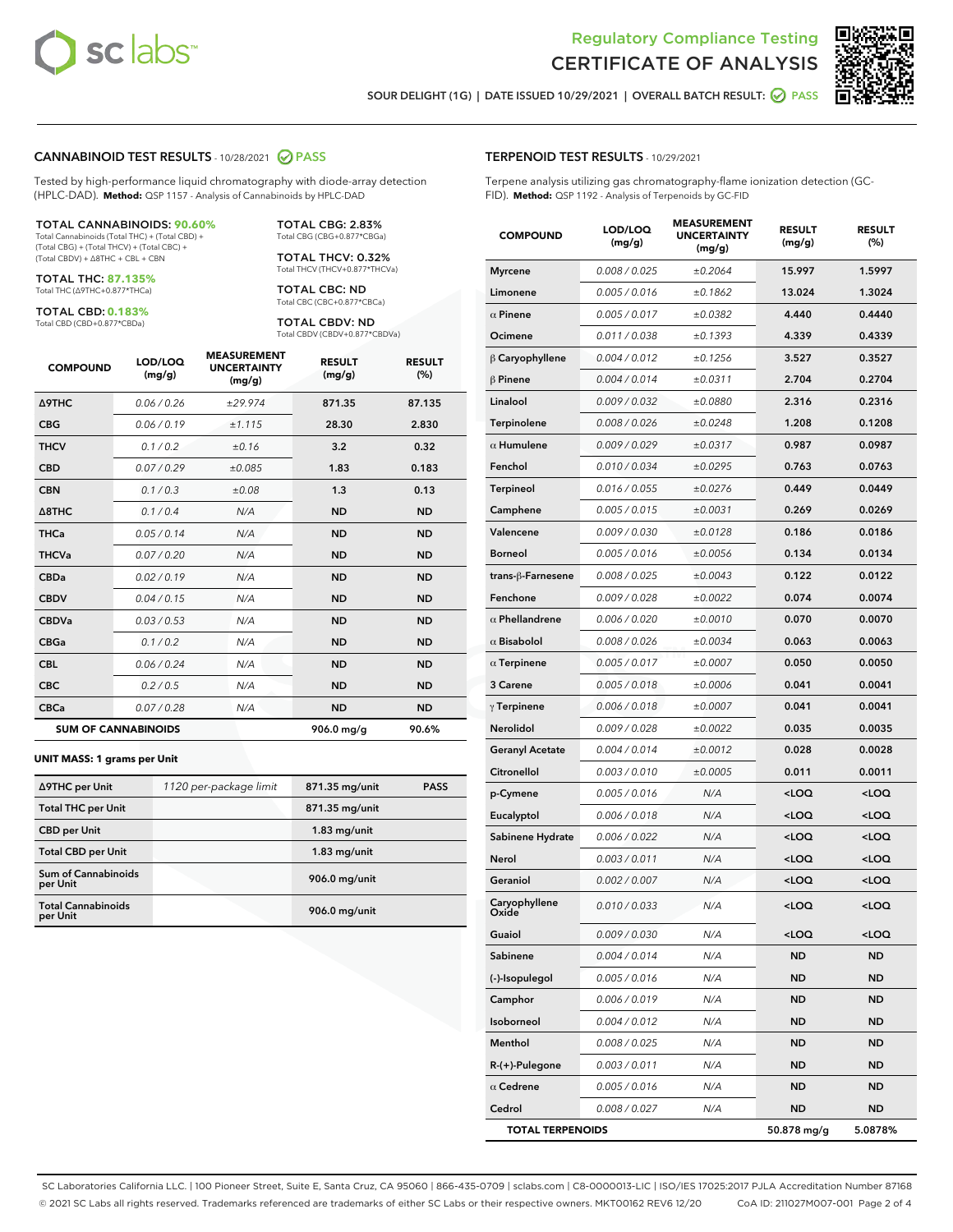



SOUR DELIGHT (1G) | DATE ISSUED 10/29/2021 | OVERALL BATCH RESULT:  $\bigcirc$  PASS

# CATEGORY 1 PESTICIDE TEST RESULTS - 10/29/2021 2 PASS

Pesticide and plant growth regulator analysis utilizing high-performance liquid chromatography-mass spectrometry (HPLC-MS) or gas chromatography-mass spectrometry (GC-MS). \*GC-MS utilized where indicated. **Method:** QSP 1212 - Analysis of Pesticides and Mycotoxins by LC-MS or QSP 1213 - Analysis of Pesticides by GC-MS

| <b>COMPOUND</b>             | LOD/LOQ<br>$(\mu g/g)$ | <b>ACTION</b><br><b>LIMIT</b><br>$(\mu g/g)$ | <b>MEASUREMENT</b><br><b>UNCERTAINTY</b><br>$(\mu g/g)$ | <b>RESULT</b><br>$(\mu g/g)$ | <b>RESULT</b> |
|-----------------------------|------------------------|----------------------------------------------|---------------------------------------------------------|------------------------------|---------------|
| Aldicarb                    | 0.03 / 0.08            | $\geq$ LOD                                   | N/A                                                     | <b>ND</b>                    | <b>PASS</b>   |
| Carbofuran                  | 0.02/0.05              | $\ge$ LOD                                    | N/A                                                     | <b>ND</b>                    | <b>PASS</b>   |
| Chlordane*                  | 0.03 / 0.08            | $\ge$ LOD                                    | N/A                                                     | <b>ND</b>                    | <b>PASS</b>   |
| Chlorfenapyr*               | 0.03/0.10              | $\ge$ LOD                                    | N/A                                                     | <b>ND</b>                    | <b>PASS</b>   |
| Chlorpyrifos                | 0.02 / 0.06            | $\ge$ LOD                                    | N/A                                                     | <b>ND</b>                    | <b>PASS</b>   |
| Coumaphos                   | 0.02 / 0.07            | $\ge$ LOD                                    | N/A                                                     | <b>ND</b>                    | <b>PASS</b>   |
| Daminozide                  | 0.02 / 0.07            | $\ge$ LOD                                    | N/A                                                     | <b>ND</b>                    | <b>PASS</b>   |
| <b>DDVP</b><br>(Dichlorvos) | 0.03/0.09              | $\ge$ LOD                                    | N/A                                                     | <b>ND</b>                    | <b>PASS</b>   |
| Dimethoate                  | 0.03 / 0.08            | $\ge$ LOD                                    | N/A                                                     | <b>ND</b>                    | <b>PASS</b>   |
| Ethoprop(hos)               | 0.03/0.10              | $\ge$ LOD                                    | N/A                                                     | <b>ND</b>                    | <b>PASS</b>   |
| Etofenprox                  | 0.02/0.06              | $\ge$ LOD                                    | N/A                                                     | <b>ND</b>                    | <b>PASS</b>   |
| Fenoxycarb                  | 0.03/0.08              | $\ge$ LOD                                    | N/A                                                     | <b>ND</b>                    | <b>PASS</b>   |
| Fipronil                    | 0.03/0.08              | $\ge$ LOD                                    | N/A                                                     | <b>ND</b>                    | <b>PASS</b>   |
| Imazalil                    | 0.02 / 0.06            | $\ge$ LOD                                    | N/A                                                     | <b>ND</b>                    | <b>PASS</b>   |
| <b>Methiocarb</b>           | 0.02 / 0.07            | $\ge$ LOD                                    | N/A                                                     | <b>ND</b>                    | <b>PASS</b>   |
| Methyl<br>parathion         | 0.03/0.10              | $\ge$ LOD                                    | N/A                                                     | <b>ND</b>                    | <b>PASS</b>   |
| <b>Mevinphos</b>            | 0.03/0.09              | $\ge$ LOD                                    | N/A                                                     | <b>ND</b>                    | <b>PASS</b>   |
| Paclobutrazol               | 0.02 / 0.05            | $\ge$ LOD                                    | N/A                                                     | <b>ND</b>                    | <b>PASS</b>   |
| Propoxur                    | 0.03/0.09              | $\ge$ LOD                                    | N/A                                                     | <b>ND</b>                    | <b>PASS</b>   |
| Spiroxamine                 | 0.03 / 0.08            | $\ge$ LOD                                    | N/A                                                     | <b>ND</b>                    | <b>PASS</b>   |
| <b>Thiacloprid</b>          | 0.03/0.10              | $\ge$ LOD                                    | N/A                                                     | <b>ND</b>                    | <b>PASS</b>   |
|                             |                        |                                              |                                                         |                              |               |

# CATEGORY 2 PESTICIDE TEST RESULTS - 10/29/2021 @ PASS

| <b>COMPOUND</b>          | LOD/LOO<br>$(\mu g/g)$ | <b>ACTION</b><br>LIMIT<br>$(\mu g/g)$ | <b>MEASUREMENT</b><br><b>UNCERTAINTY</b><br>$(\mu g/g)$ | <b>RESULT</b><br>$(\mu g/g)$ | <b>RESULT</b> |  |
|--------------------------|------------------------|---------------------------------------|---------------------------------------------------------|------------------------------|---------------|--|
| Abamectin                | 0.03/0.10              | 0.1                                   | N/A                                                     | <b>ND</b>                    | <b>PASS</b>   |  |
| Acephate                 | 0.02/0.07              | 0.1                                   | N/A                                                     | <b>ND</b>                    | <b>PASS</b>   |  |
| Acequinocyl              | 0.02/0.07              | 0.1                                   | N/A                                                     | <b>ND</b>                    | <b>PASS</b>   |  |
| Acetamiprid              | 0.02/0.05              | 0.1                                   | N/A                                                     | <b>ND</b>                    | <b>PASS</b>   |  |
| Azoxystrobin             | 0.02/0.07              | 0.1                                   | N/A                                                     | <b>ND</b>                    | <b>PASS</b>   |  |
| <b>Bifenazate</b>        | 0.01/0.04              | 0.1                                   | N/A                                                     | <b>ND</b>                    | <b>PASS</b>   |  |
| <b>Bifenthrin</b>        | 0.02/0.05              | 3                                     | N/A                                                     | <b>ND</b>                    | <b>PASS</b>   |  |
| <b>Boscalid</b>          | 0.03/0.09              | 0.1                                   | N/A                                                     | <b>ND</b>                    | <b>PASS</b>   |  |
| Captan                   | 0.19/0.57              | 0.7                                   | N/A                                                     | <b>ND</b>                    | <b>PASS</b>   |  |
| Carbaryl                 | 0.02/0.06              | 0.5                                   | N/A                                                     | <b>ND</b>                    | <b>PASS</b>   |  |
| Chlorantranilip-<br>role | 0.04/0.12              | 10                                    | N/A                                                     | <b>ND</b>                    | <b>PASS</b>   |  |
| Clofentezine             | 0.03/0.09              | 0.1                                   | N/A                                                     | <b>ND</b>                    | <b>PASS</b>   |  |

| <b>CATEGORY 2 PESTICIDE TEST RESULTS</b> - 10/29/2021 continued |
|-----------------------------------------------------------------|
|-----------------------------------------------------------------|

| <b>COMPOUND</b>               | LOD/LOQ<br>(µg/g) | <b>ACTION</b><br>LIMIT<br>(µg/g) | <b>MEASUREMENT</b><br><b>UNCERTAINTY</b><br>$(\mu g/g)$ | <b>RESULT</b><br>(µg/g) | <b>RESULT</b> |
|-------------------------------|-------------------|----------------------------------|---------------------------------------------------------|-------------------------|---------------|
| Cyfluthrin                    | 0.12 / 0.38       | $\overline{c}$                   | N/A                                                     | <b>ND</b>               | <b>PASS</b>   |
| Cypermethrin                  | 0.11 / 0.32       | $\mathcal{I}$                    | N/A                                                     | <b>ND</b>               | <b>PASS</b>   |
| Diazinon                      | 0.02 / 0.05       | 0.1                              | N/A                                                     | <b>ND</b>               | <b>PASS</b>   |
| Dimethomorph                  | 0.03 / 0.09       | $\overline{2}$                   | N/A                                                     | <b>ND</b>               | <b>PASS</b>   |
| Etoxazole                     | 0.02 / 0.06       | 0.1                              | N/A                                                     | <b>ND</b>               | <b>PASS</b>   |
| Fenhexamid                    | 0.03 / 0.09       | 0.1                              | N/A                                                     | <b>ND</b>               | <b>PASS</b>   |
| Fenpyroximate                 | 0.02 / 0.06       | 0.1                              | N/A                                                     | <b>ND</b>               | <b>PASS</b>   |
| Flonicamid                    | 0.03 / 0.10       | 0.1                              | N/A                                                     | <b>ND</b>               | <b>PASS</b>   |
| Fludioxonil                   | 0.03 / 0.10       | 0.1                              | N/A                                                     | <b>ND</b>               | <b>PASS</b>   |
| Hexythiazox                   | 0.02 / 0.07       | 0.1                              | N/A                                                     | <b>ND</b>               | <b>PASS</b>   |
| Imidacloprid                  | 0.04 / 0.11       | 5                                | N/A                                                     | <b>ND</b>               | <b>PASS</b>   |
| Kresoxim-methyl               | 0.02 / 0.07       | 0.1                              | N/A                                                     | <b>ND</b>               | <b>PASS</b>   |
| <b>Malathion</b>              | 0.03 / 0.09       | 0.5                              | N/A                                                     | <b>ND</b>               | <b>PASS</b>   |
| Metalaxyl                     | 0.02 / 0.07       | $\overline{2}$                   | N/A                                                     | <b>ND</b>               | <b>PASS</b>   |
| Methomyl                      | 0.03 / 0.10       | 1                                | N/A                                                     | <b>ND</b>               | <b>PASS</b>   |
| Myclobutanil                  | 0.03 / 0.09       | 0.1                              | N/A                                                     | <b>ND</b>               | <b>PASS</b>   |
| <b>Naled</b>                  | 0.02 / 0.07       | 0.1                              | N/A                                                     | <b>ND</b>               | <b>PASS</b>   |
| Oxamyl                        | 0.04 / 0.11       | 0.5                              | N/A                                                     | <b>ND</b>               | <b>PASS</b>   |
| Pentachloronitro-<br>benzene* | 0.03/0.09         | 0.1                              | N/A                                                     | ND                      | <b>PASS</b>   |
| Permethrin                    | 0.04 / 0.12       | 0.5                              | N/A                                                     | <b>ND</b>               | <b>PASS</b>   |
| Phosmet                       | 0.03 / 0.10       | 0.1                              | N/A                                                     | <b>ND</b>               | <b>PASS</b>   |
| Piperonylbu-<br>toxide        | 0.02 / 0.07       | 3                                | N/A                                                     | <b>ND</b>               | <b>PASS</b>   |
| Prallethrin                   | 0.03 / 0.08       | 0.1                              | N/A                                                     | <b>ND</b>               | <b>PASS</b>   |
| Propiconazole                 | 0.02 / 0.07       | 0.1                              | N/A                                                     | <b>ND</b>               | <b>PASS</b>   |
| Pyrethrins                    | 0.04 / 0.12       | 0.5                              | N/A                                                     | <b>ND</b>               | <b>PASS</b>   |
| Pyridaben                     | 0.02 / 0.07       | 0.1                              | N/A                                                     | <b>ND</b>               | <b>PASS</b>   |
| Spinetoram                    | 0.02 / 0.07       | 0.1                              | N/A                                                     | <b>ND</b>               | <b>PASS</b>   |
| Spinosad                      | 0.02 / 0.07       | 0.1                              | N/A                                                     | <b>ND</b>               | <b>PASS</b>   |
| Spiromesifen                  | 0.02 / 0.05       | 0.1                              | N/A                                                     | <b>ND</b>               | <b>PASS</b>   |
| Spirotetramat                 | 0.02 / 0.06       | 0.1                              | N/A                                                     | <b>ND</b>               | <b>PASS</b>   |
| Tebuconazole                  | 0.02 / 0.07       | 0.1                              | N/A                                                     | ND                      | <b>PASS</b>   |
| Thiamethoxam                  | 0.03 / 0.10       | 5                                | N/A                                                     | <b>ND</b>               | <b>PASS</b>   |
| Trifloxystrobin               | 0.03 / 0.08       | 0.1                              | N/A                                                     | ND                      | <b>PASS</b>   |

SC Laboratories California LLC. | 100 Pioneer Street, Suite E, Santa Cruz, CA 95060 | 866-435-0709 | sclabs.com | C8-0000013-LIC | ISO/IES 17025:2017 PJLA Accreditation Number 87168 © 2021 SC Labs all rights reserved. Trademarks referenced are trademarks of either SC Labs or their respective owners. MKT00162 REV6 12/20 CoA ID: 211027M007-001 Page 3 of 4